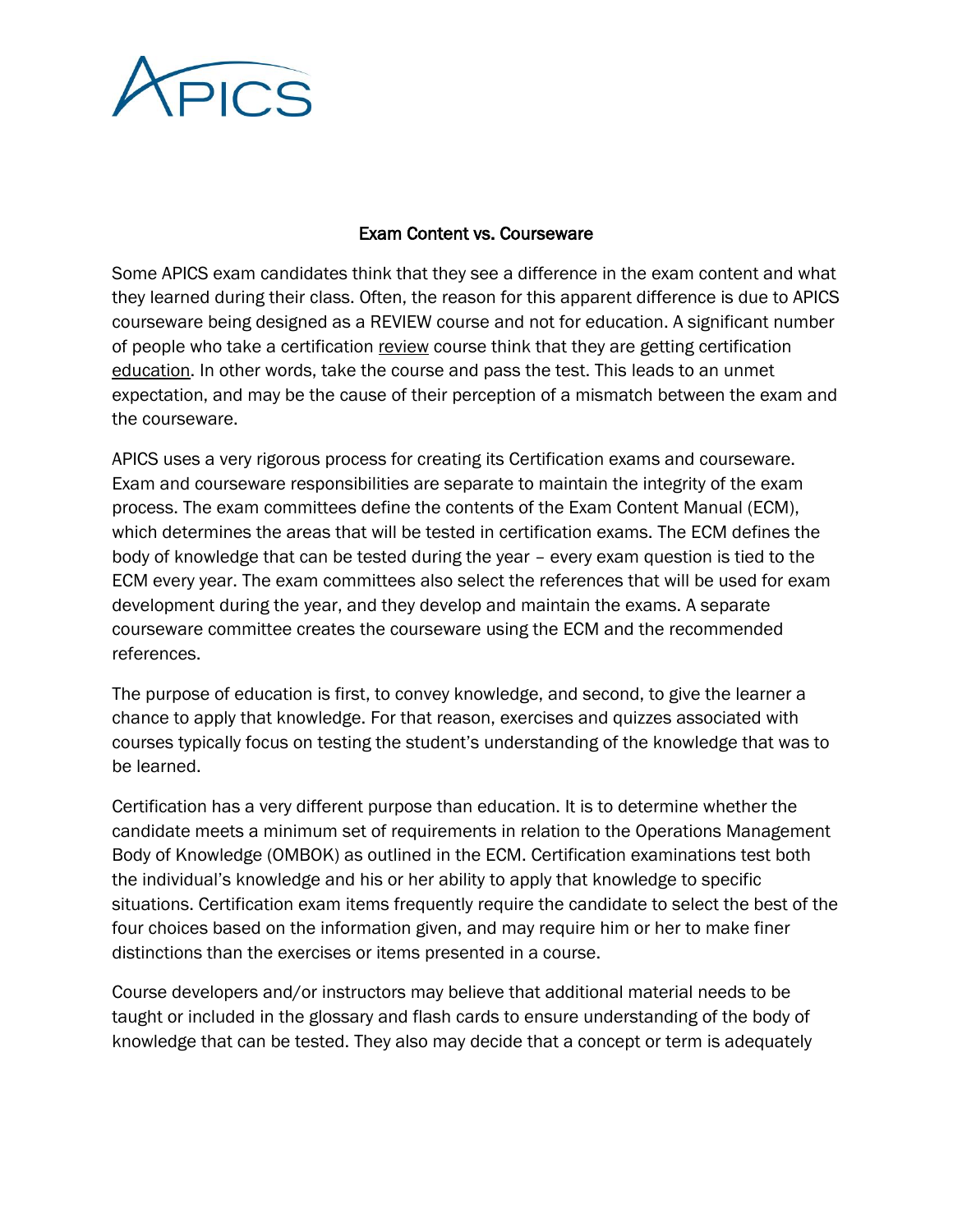

covered by the definitions in the APICS Dictionary or the CPIM ECM Glossary and not cover it in the course. These differences sometime lead candidates to perceive a disconnect between the courseware and the exam, when in fact they are both covering the same body of knowledge.

The raw items (question and answer sets) for the APICS exams are written by volunteers who have earned the CPIM and/or CSCP designations. They must identify the specific entry in the ECM that is being tested and one or more of the references listed in the ECM that supports the indicated correct answer. The items are reviewed and typically revised by exam committee members. APICS and the exam development contractor review the items for correctness of form, spelling, and grammar.

An item may be reviewed several times before it actually appears on an examination. Items initially appear on exams in what is referred to as "pre-test" status. Pre-test items are not scored on the exam. Statistics are collected on the item while it is in pre-test status. If there are problems with the performance statistics of an item, it is returned to the committee for review and revision. When a pre-determined number of candidates have seen the item and it has performed well, it is changed to operational status and can be selected for a test form in accordance with the distribution of items specified in the current ECM. The committee then reviews the test form one last time to ensure that the indicated correct answers are indeed the only correct choices and to eliminate any overlap of items.

At any given time, there are multiple test forms in use. Because each form has a limited number of questions, it samples representative areas of the body of knowledge as defined by the ECM. While each test form is different, all areas tested are contained within the body of knowledge as defined by the ECM.

The following graphic is a visual representation of the relationship between the OMBOK, certification scope, courseware, exam specification and different examinations.